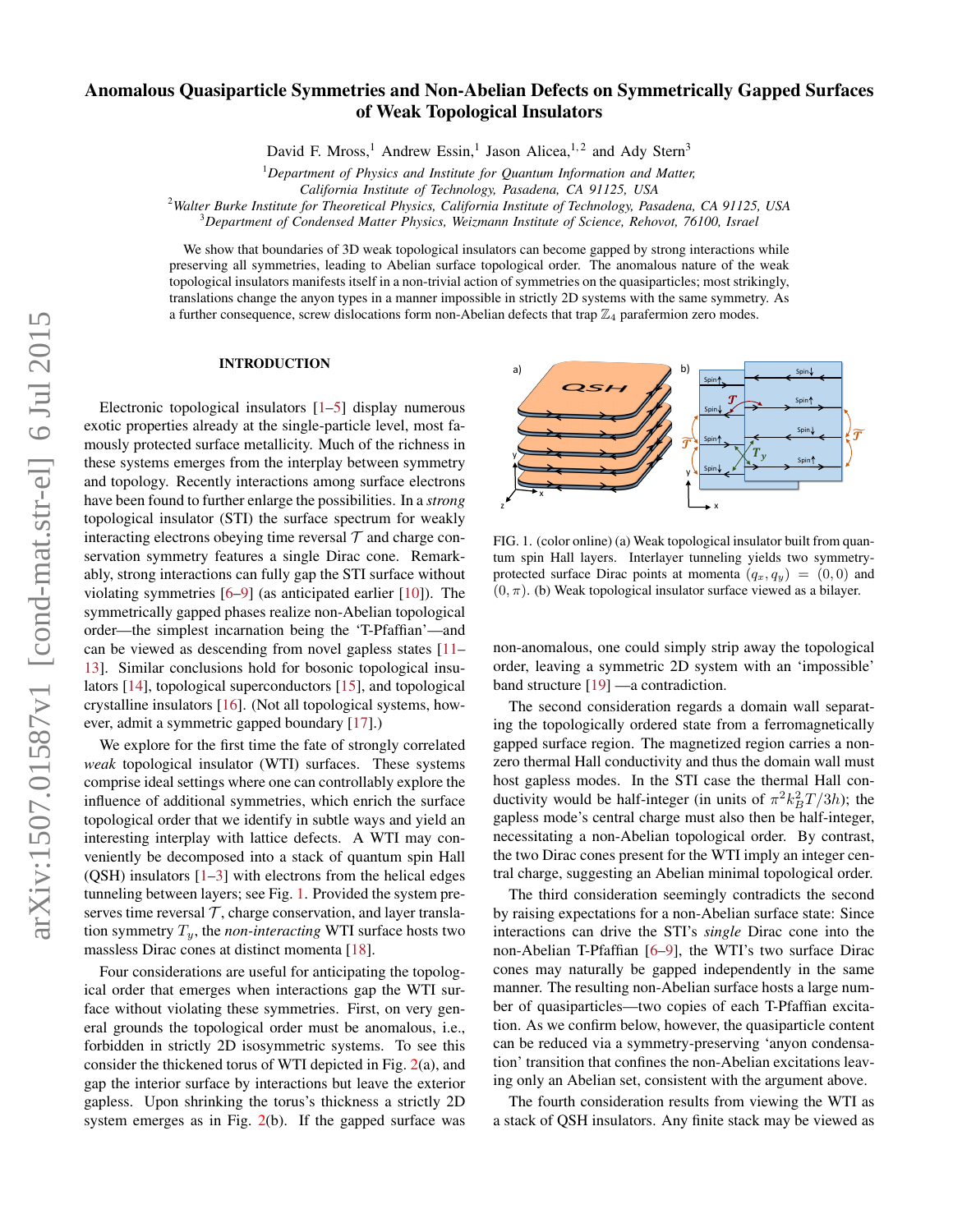

<span id="page-1-0"></span>FIG. 2. (color online) (a) Thickened torus of weak topological insulator with symmetric topologically ordered interior and gapless exterior. (b) Two-dimensional limit where the thickness shrinks to zero. The topological order must be anomalous; otherwise one is left with an 'impossible' 2D band structure.

two dimensional, with an even-odd effect: the system forms a 2D topological insulator with an odd number of layers but a trivial 2D insulator otherwise. Since the 2D topological insulator edge cannot be gapped without breaking  $\mathcal T$  or charge conservation, this even-odd effect should also appear when interactions gap the stack's surface to form topological order in the limit of infinitely many layers.

With these points in mind let us investigate gapping of the WTI in detail. First we expound on the relation to the STI by equivalently describing the WTI surface as a bilayer system, partitioning the right- and left-movers from each QSH edge as in Fig. [1\(](#page-0-0)b). Here time-reversal  $T$  and translations  $T<sub>y</sub>$  interchange the two layers while  $\tilde{\mathcal{T}} = \mathcal{T} T_y$  does not. Each layer represents the surface of an antiferromagnetic topological in-sulator [\[20,](#page-4-14) [21\]](#page-4-15)—which also supports a single Dirac cone and maps to the setup considered in Ref. [\[11\]](#page-4-5) for studying the correlated STI surface. Interactions can drive each layer into an electrically insulating, symmetry-preserving 'composite Dirac liquid' that hosts a single Dirac cone built from emergent *neutral* fermions that carry a fictitious 'pseudocharge'  $\tilde{e}$ (which is not microscopically conserved). Intra-cone Cooper pairing of neutral fermions in the bilayer generates 'double T-Pfaffian' non-Abelian topological order. One can conveniently view the resulting anyons as defects in the paired condensates; in particular, an  $hc/2\tilde{e}$  vortex carries *physical* charge e/4 and binds a Majorana zero mode. The so-far decoupled layers host independent  $hc/2\tilde{e}$  vortices. Our analysis below shows how to obtain an Abelian state for which individual  $h/2\tilde{e}$  vortices are confined, yielding  $e/2$  as the minimal charge. The Abelian state further includes a neutral quasiparticle—an interlayer  $\pm e/4$  dipole—that acquires a  $\pi/2$  phase when encircling an  $e/2$  excitation.

We now put this discussion on firmer footing. To facilitate gapping the WTI we imagine patterning the surface with 2D topologically ordered 'plates' as in Ref. [\[11\]](#page-4-5). Figure  $3(a)$  $3(a)$  depicts the decorated structure. Each interface (labeled  $y$ ) contains a helical QSH mode and two sets of gapless edge states from the adjacent plates, one from above and one from below. We wish to judiciously select the plates such that  $(i)$  local



<span id="page-1-1"></span>FIG. 3. (color online) (a) Weak topological insulator surface dressed with 2D topologically ordered 'plates'. (b) Dragging an anyon across plates leaves behind 'invisible' operators at the interface that get absorbed into a condensate. The condensates allow the  $e/2$  a quasiparticle to pass freely between plates while the neutral  $d$  quasiparticle acquires a neutral fermion and thus changes anyon type. (c) Setup for discussing weak symmetry breaking.

interactions within a given interface can remove all gapless modes without breaking any symmetries and  $(ii)$  the surface topological order with minimal degeneracy on a torus appears. Note that time-reversal symmetry constrains the latter degeneracy to be the square of an integer [\[22\]](#page-4-16).

The interfaces to be gapped are described by a K-matrix  $K$ and charge vector Q, which specify the statistics and charges of low-energy fields, along with a vector  $X$  that distinguishes Kramers singlets from doublets (for details see [\[22\]](#page-4-16)). More precisely, we have

<span id="page-1-2"></span>
$$
K = \begin{pmatrix} K_h & 0 & 0 \\ 0 & K_p & 0 \\ 0 & 0 & -K_p \end{pmatrix}, \quad Q = \begin{pmatrix} q_h \\ q_p \\ q_p \end{pmatrix}, \quad X = \begin{pmatrix} \chi_h \\ \chi_p \\ \chi_p \end{pmatrix} \tag{1}
$$

where the ' $h$ ' and ' $p$ ' subscripts indicate quantities for the helical QSH modes and plates, respectively. For the QSH sector  $K_h = \sigma^z$  (here and below  $\sigma^a$  denote Pauli matrices),  $q_h = (1, 1)$ , and  $\chi_h = (0, 1)$ . For the plates, time reversal demands an even-dimensional  $K_p$ . We assume the smallest two-dimensional  $K_p$ , which can be either fermionic or bosonic. We focus on the latter since we find that the fermionic case does not permit time-reversal-invariant gapping of the interface. The bosonic case allows two distinct possibilities: (i)  $K_p = m\sigma^x$ ,  $q_p = (0, 2)$ ,  $\chi_p = (r, 0)$  or (*ii*)  $K_p = m\sigma^z$ ,  $q_p = (2, 2)$ ,  $\chi_p = (r, 0)$  with m an even integer and  $r = 0$  or 1. Either possibility yields a minimal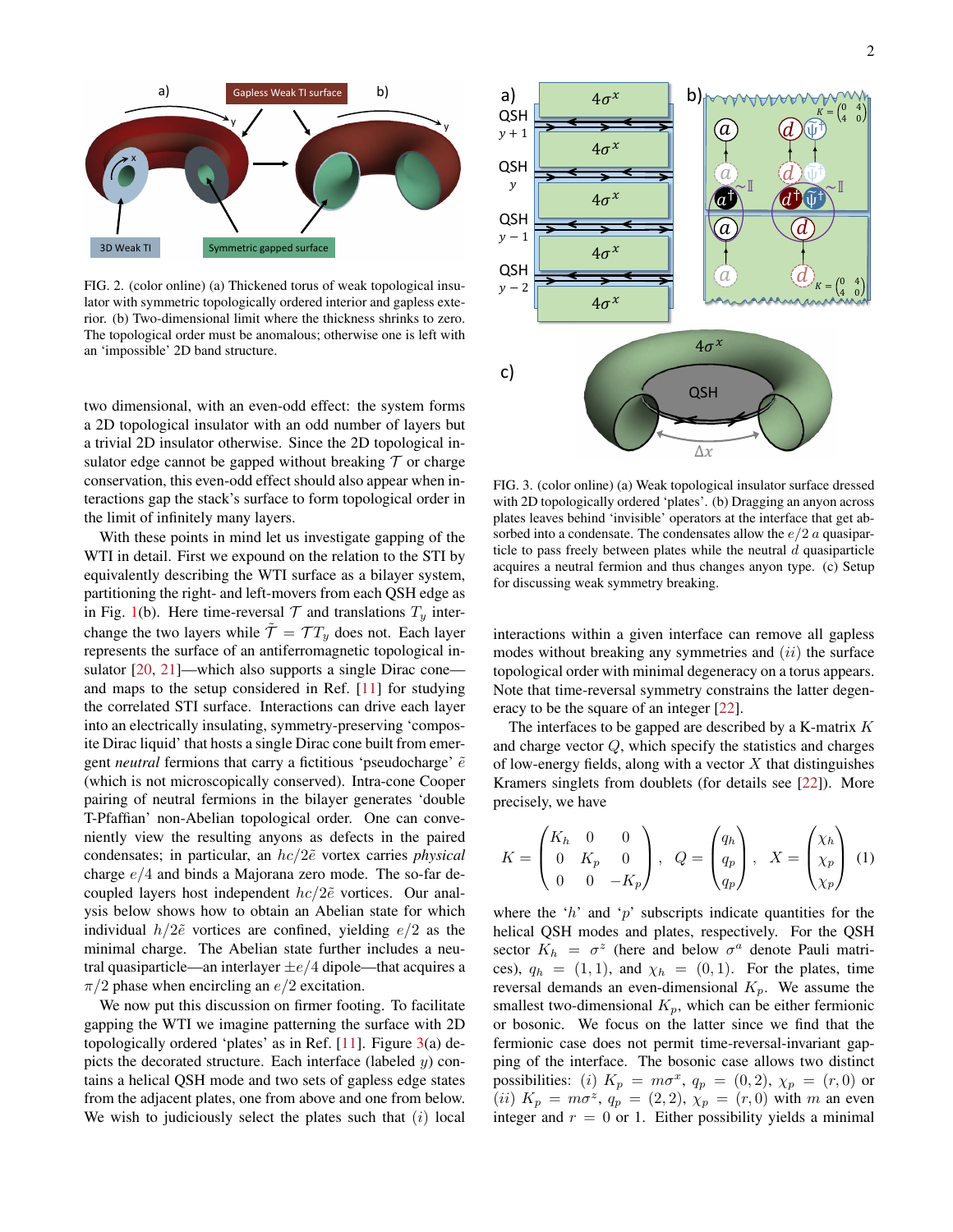charge excitation of  $e^* = 2/m$ . By the criterion of Ref. [\[22\]](#page-4-16) the interface may be symmetrically gapped when  $\frac{1}{e^*} \chi^T K^{-1} Q$ is even. It follows that the smallest possible value of  $m$  is four, and that the value of  $r$  does not affect the interface's gappability. Hereafter we set  $r = 0$  for concreteness and focus on  $K_p = 4\sigma^x$ , which relates to the 'double T-Pfaffian' discussed above (see Appendix).

To specify the gap-opening interactions we introduce lowenergy fields describing a given interface y. Right/left-moving QSH electron operators are  $\psi_{R/L,y} \equiv e^{i\varphi_{R/L,y}}$ . We use subscripts + and – to denote fields from the adjacent upper and lower plates. Operators  $a_{\pm,y} \equiv e^{i\phi_{a\pm,y}}$  and  $d_{\pm,y} \equiv e^{i\phi_{d\pm,y}}$ then respectively create self-bosonic charge- $e/2$  and neutral excitations with time-reversal properties  $a_{\pm,y} \rightarrow a_{\pm,y}$  and  $d_{\pm,y} \to d_{\pm,y}^{\dagger}$ . These quasiparticles exhibit mutual statistics  $e^{i\pi/2}$ , implying that  $a^4_{\pm,y}$  and  $d^4_{\pm,y}$  represent local bosons. Interactions

$$
(\psi_R \psi_L)^2 (a_- a_+)^4 + H.c. \sim \cos 4\theta_c \tag{2}
$$

$$
\left(\psi_R^{\dagger}\psi_L\right)^2 \left(d_-^{\dagger}d_+\right)^4 + H.c. \sim \cos 4\theta_s \tag{3}
$$

$$
\left(a_{-}^{\dagger}a_{+}\right)^{4} + H.c. \sim \cos 4\theta_{n},\tag{4}
$$

are therefore physical. (We suppress y-dependence whenever unneeded.) The fields  $\theta_{c,s,n}$  defined above obey trivial commutation relations and can therefore be simultaneously pinned to gap the interfaces. Moreover, the interactions preserve both  $\mathcal T$  and charge conservation. Thus uniformly condensing  $\langle e^{i\theta_{c,s,n}} \rangle \neq 0$  respects all symmetries.

Determining the resulting surface topological order requires identifying the deconfined anyons. The plates carry 16 quasiparticles built from combinations of  $a$  and  $d$ . What happens when we drag a quasiparticle from one plate to another as in Fig.  $3(b)$  $3(b)$ ? Consider first dragging an a charge $e/2$  anyon. Since fractional excitations cannot directly cross between plates, this process leaves a dipole described by  $a_{y-}a_{y+}^{\dagger} \sim e^{i\theta_n}$  at the interface as the figure illustrates. However, the condensate  $\langle e^{i\theta_n} \rangle$  readily absorbs the dipole—which is effectively invisible—negating any energy cost. The  $a$ quasiparticle thus propagates freely across the surface.

Similarly dragging a neutral  $d$  anyon between plates does not simply leave behind a  $d_{y-}d_{y+}^{\dagger}$  dipole since this object is uncondensed. To specify its fate we define a neutral fermion

$$
\tilde{\psi}_{R/L} = \psi_{R/L} a^2. \tag{5}
$$

The condensates identify  $\tilde{\psi}_R$  and  $\tilde{\psi}_L^{\dagger}$ ; we therefore refer to both as simply  $\tilde{\psi}$ . When d crosses an interface it leaves the combination  $d_{y-}d_{y+}^{\dagger}\tilde{\psi}$ —which is condensed—and turns into a *different* anyon corresponding to d augmented by the neutral fermion  $\psi$ . Thus quasiparticles d given by

$$
\tilde{d} = \begin{cases}\nd, & \text{even plates} \\
d\tilde{\psi}^{\dagger}, & \text{odd plates}\n\end{cases}
$$
\n(6)

<span id="page-2-0"></span>TABLE I. Topological data for the fundamental anyons  $\tilde{d}$  and  $\alpha$  in the symmetrically gapped weak topological insulator surface.

| Anyon Charge $\tau$ |               |                                          | <b>Braid with </b> $d$ <b>Braid with</b> $a$ |
|---------------------|---------------|------------------------------------------|----------------------------------------------|
|                     | $\tilde{d}^*$ | $ \tilde{d}a^2(\times \text{electron}) $ |                                              |
|                     |               |                                          |                                              |

also propagate freely across the surface. Remarkably, translations act nontrivially on these anyons:

<span id="page-2-1"></span>
$$
T_y \tilde{d} T_y^{-1} = \tilde{d} \tilde{\psi}.
$$
 (7)

This property, which manifests an even-odd effect, crucially distinguishes the symmetrically gapped WTI surface and the topological order formed by individual plates. Table [I](#page-2-0) summarizes the topological data for the surface.

<span id="page-2-6"></span><span id="page-2-5"></span><span id="page-2-4"></span>Breaking either translation or time-reversal invariance allows the topological order to appear in strict 2D. Absent the former, the gapped WTI surface becomes equivalent to a single plate, i.e., the topological order is faithfully described by  $K_p = 4\sigma^x, q_p = (0, 2), \chi_p = (0, 0)$ . If instead we weakly break time reversal the surface should be described by a generally different K-matrix and charge vector (that again yield  $\sigma_{xy} = 0$  due to the energy gap), as well as a translation matrix  $M_y$ . The latter must obey  $M_y^2 = 1$ , preserve the K-matrix, and encode Eq.  $(7)$  while acting trivially on a quasiparticles and electrons. Trivial action means that a translated excitation at most acquires a local boson that transforms trivially under all symmetries. For example, the operation

<span id="page-2-2"></span>
$$
M_y \psi_R M_y^{-1} = a^4 \psi_R^\dagger \sim \psi_R \left( \psi_R^\dagger \psi_L a^4 \psi_R^\dagger \psi_L^\dagger \right) \tag{8}
$$

multiplies  $\psi_R$  by the local boson in parenthesis. Since this boson is odd under time reversal, Eq. [\(8\)](#page-2-2) legitimately implements translations only in the absence of time-reversal symmetry. One can indeed view the  $T$ -broken surface as a 2D system described by [\[23\]](#page-4-17)

$$
K = \begin{pmatrix} 0 & 4 & 0 & 0 \\ 4 & 0 & 0 & 0 \\ 0 & 0 & 1 & 0 \\ 0 & 0 & 0 & -1 \end{pmatrix}, q = \begin{pmatrix} 2 \\ 0 \\ 1 \\ 1 \end{pmatrix}, M_y = \begin{pmatrix} 1 & -2 & 4 & 0 \\ 0 & 1 & 0 & 0 \\ 0 & 1 & -1 & 0 \\ 0 & 0 & 0 & 1 \end{pmatrix}
$$
(9)

<span id="page-2-7"></span><span id="page-2-3"></span>with translations implemented in precisely this way. Notice that if we ignore  $M_y$  Eq. [\(9\)](#page-2-3) could equally well describe a time-reversal-invariant 2D phase. However, enforcing translation symmetry through  $M_y$  violates time reversal; see Eq. [\(8\)](#page-2-2). In fact generalizing such 2D realizations to implement timereversal *and* translation symmetry as in the WTI surface is impossible following our earlier general arguments (Fig. [2\)](#page-1-0).

It is illuminating to discuss the gapped WTI when the system consists of a finite stack of  $N$  QSH layers. The surface is then quasi-1D and hence technically cannot sustain the required topological order. Indeed, this case reveals a subtlety regarding time reversal and the possibility of weak symmetry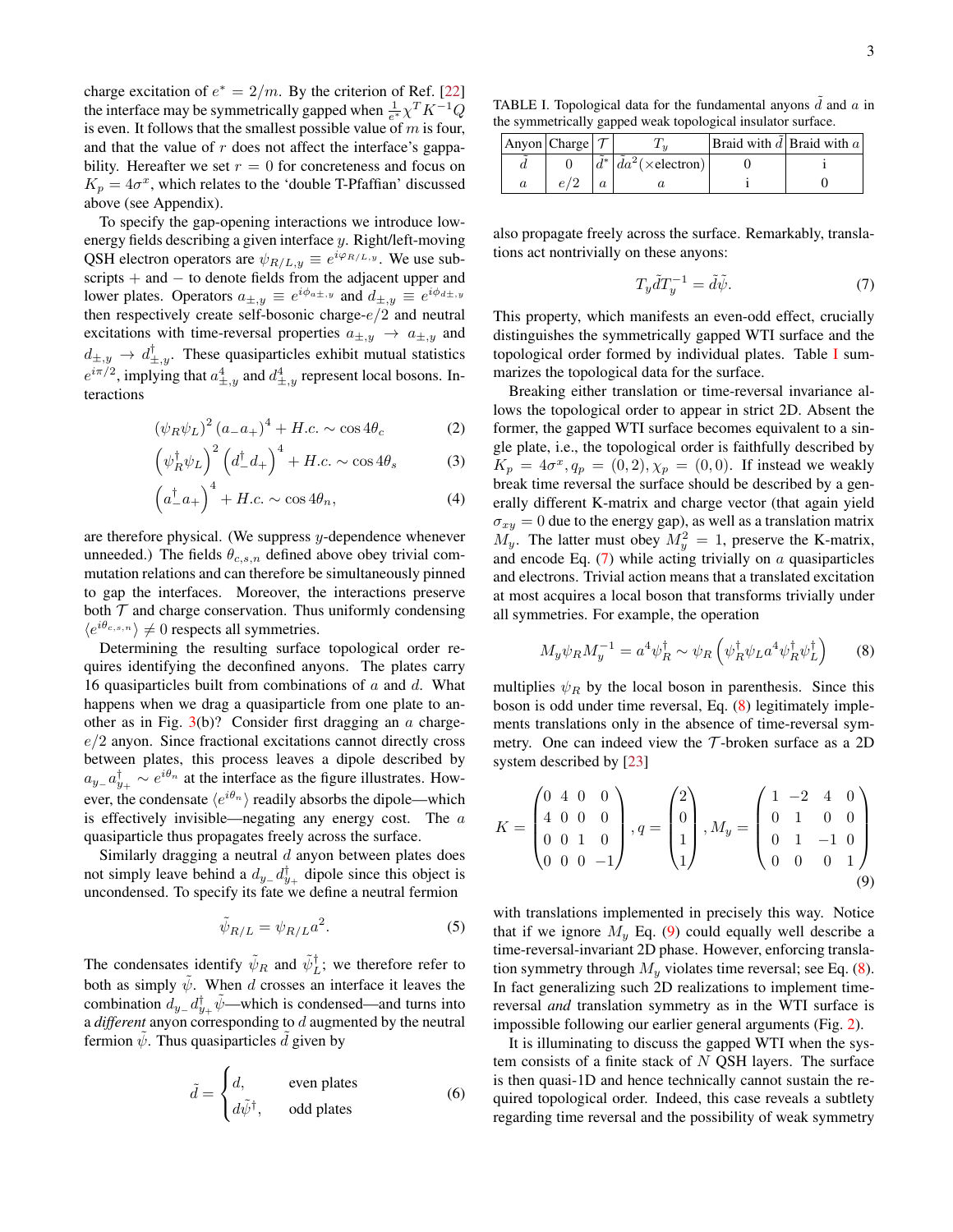breaking  $[24]$ . As a primer consider Fig.  $3(c)$  $3(c)$  where a cylindrical plate 'wraps around' a single QSH edge, leaving a gapless helical region of length  $\Delta x$ . The QSH/plate interface is identical to that considered above, and the same interactions [\(2\)](#page-2-4)– [\(4\)](#page-2-5) can open a gap—ostensibly without breaking symmetries. Furthermore the circular edge of the plate can ostensibly *also* be symmetrically gapped (either by finite-size effects or interactions [\[22\]](#page-4-16)). Interestingly, symmetry-breaking must nevertheless occur [\[24\]](#page-4-18): A right-moving electron from the gapless QSH edge cannot penetrate into the adjacent gapped segments and must reflect into an opposite-spin left-mover, indicating spontaneous time-reversal symmetry breaking.

Using Eq. [\(3\)](#page-2-6) one can express the magnetization at the gapless region's endpoints as  $\langle \psi_L^{\dagger} \psi_R \rangle \sim e^{i2\theta_s} \langle (d^\dagger_\mu d_+)^2 \rangle$ . Three cases exist:  $(i)$  When interactions gap the plate's circular edges the expectation value on the right side must be circumference-independent.  $(ii)$  When they are gapped by finite-size effects,  $\langle d_{-}^{\dagger} d_{+} \rangle$  and thus the magnetization decay as a power-law in the cylinder circumference  $L. (iii)$  Finally, when the entire QSH edge is gapped ( $\Delta x \rightarrow 0$ ) the circular edges are simply absent and  $\langle d^{\dagger} d_{+}\rangle \sim e^{-L/\xi}$  with a length  $\xi$ set by the plate's bulk quasiparticle gap. This last case corresponds to the setup examined in Ref. [\[24\]](#page-4-18). Consider next the  $N = 2$  generalization of Fig. [3\(](#page-1-1)c) where plates arranged into a cylinder gap two QSH layers. The above argument for spontaneous time-reversal symmetry breaking no longer holds since a right-moving QSH electron from one layer can backscatter into the other—which  $T$  symmetry readily permits.

These two examples signify an even-odd effect. For  $N$  layers with periodic boundary conditions along  $y$  the local magnetization at an interface analogously reads

$$
\langle \psi_{L,y}^{\dagger} \psi_{R,y} \rangle \sim \left\langle \left( d_{-,y}^{\dagger} d_{+,y} \right)^2 \right\rangle. \tag{10}
$$

A finite expectation value generically arises if a d quasiparticle from just above the interface can propagate intact to the bottom side of the interface. (Direct tunneling is disallowed, so the quasiparticle must take the 'long way' around.) The issue is subtle since d acquires a neutral fermion  $\psi$  when crossing an interface; recall Fig.  $3(b)$  $3(b)$ . With even N the initial d ends up dressed by  $\psi$  when it reaches the bottom of the interface, and the magnetization thereby vanishes. By contrast, for odd N the d quasiparticle boldly arrives undressed yielding a finite value. If the entire surface is gapped this expectation value decays exponentially with  $N$ , while with adjacent gapless modes [similar to Fig.  $3(c)$  $3(c)$ ] a power-law emerges.

The fact that time-reversal symmetry must be (weakly) broken in an odd-layer system follows from very general considerations and thus comprises a useful consistency check. The surface-state spectrum for an odd number of non-interacting QSH layers is gapless with an energy splitting  $\Delta E \propto 1/N$  to the next band. Thus for energies below  $\Delta E$  the system maps to a single 2D QSH state. Now consider such a finite WTI and assume that interactions gap the surface only for  $x > 0$ . Electrons from the lowest band must backscatter with unit probability upon approaching the gapped region; since  $\Delta E \propto 1/N$ 

the magnetization must also scale as a power-law (or slower) to ensure this outcome. This is exactly what we found.

The non-trivial action of translation symmetry on  $d$  anyons yields interesting consequences for lattice defects. In a WTI screw dislocations terminating at position  $x_0$  on the surface (as in Fig. [4\)](#page-3-0) bind a helical QSH edge state that penetrates into the bulk [\[25\]](#page-4-19). When interactions gap the WTI boundary, electrons from the bulk helical modes must backscatter at the surface. Such a defect thus locally violates timereversal symmetry—yet another manifestation of weak symmetry breaking. The impact on surface anyons is even more striking: When  $d$  encircles the termination point as sketched in Fig. [4](#page-3-0) it changes anyon type and acquires a neutral fermion. This suggests that the dislocation forms an extrinsic non-Abelian defect that traps a nontrivial zero mode (similar effects arise in [\[26](#page-4-20)[–30\]](#page-4-21)). To confirm this, one may formally associate the QSH edge fields  $\psi_{R/L}$  that enter the bulk with the surface modes at  $x > x_0$  and add a two-particle backscattering term  $(\psi_R^{\dagger} \psi_L)^2 + H.c.$  to capture the spontaneous time-reversal symmetry breaking. The Appendix derives the following effective Hamiltonian density that describes the defect,

<span id="page-3-1"></span>
$$
\mathcal{H} = \tilde{\Delta}\Theta(x_0 - x)\tilde{\psi}_R\tilde{\psi}_L + \tilde{u}\Theta(x - x_0)(\tilde{\psi}_R^{\dagger}\tilde{\psi}_L)^2 + H.c.,
$$
\n(11)

with  $\psi_{R/L}$  defined in Eq. [\(5\)](#page-2-7). (Note however that at  $x > x_0$ we no longer have  $\tilde{\psi}_R \sim \tilde{\psi}_L^{\dagger}$ .) The  $\tilde{\Delta}$  and  $\tilde{u}$  terms respectively arise from Eq. [\(2\)](#page-2-4) and the two-particle backscattering upon taking into account condensates involving the plates. References [\[31,](#page-4-22) [32\]](#page-4-23) analyzed precisely Eq. [\(11\)](#page-3-1) and showed that the defect hosts a  $\mathbb{Z}_4$  parafermion zero mode. The ' $\mathbb{Z}_4$ -ness' reflects the two possible values for the spontaneous magnetization and (neutral) fermion parity.



<span id="page-3-0"></span>FIG. 4. (color online) Weak topological insulator surface with a screw dislocation. Upon encircling the dislocation  $d$  anyons acquire a neutral fermion, indicating a zero mode bound to the defect.

To conclude, we explored strongly interacting WTI surfaces using a quasi-1D formulation that permits full analytical control. We found that the surface can become gapped by entering an Abelian topologically ordered state with several unusual features. First, symmetries act on quasiparticles in a manner forbidden in purely 2D setups. Second, an interesting even-odd effect previously known for non-interacting electrons persists in the topologically ordered surface: For a WTI composed of an odd number of QSH systems, 'weak symmetry breaking' leads to a magnetization exponentially small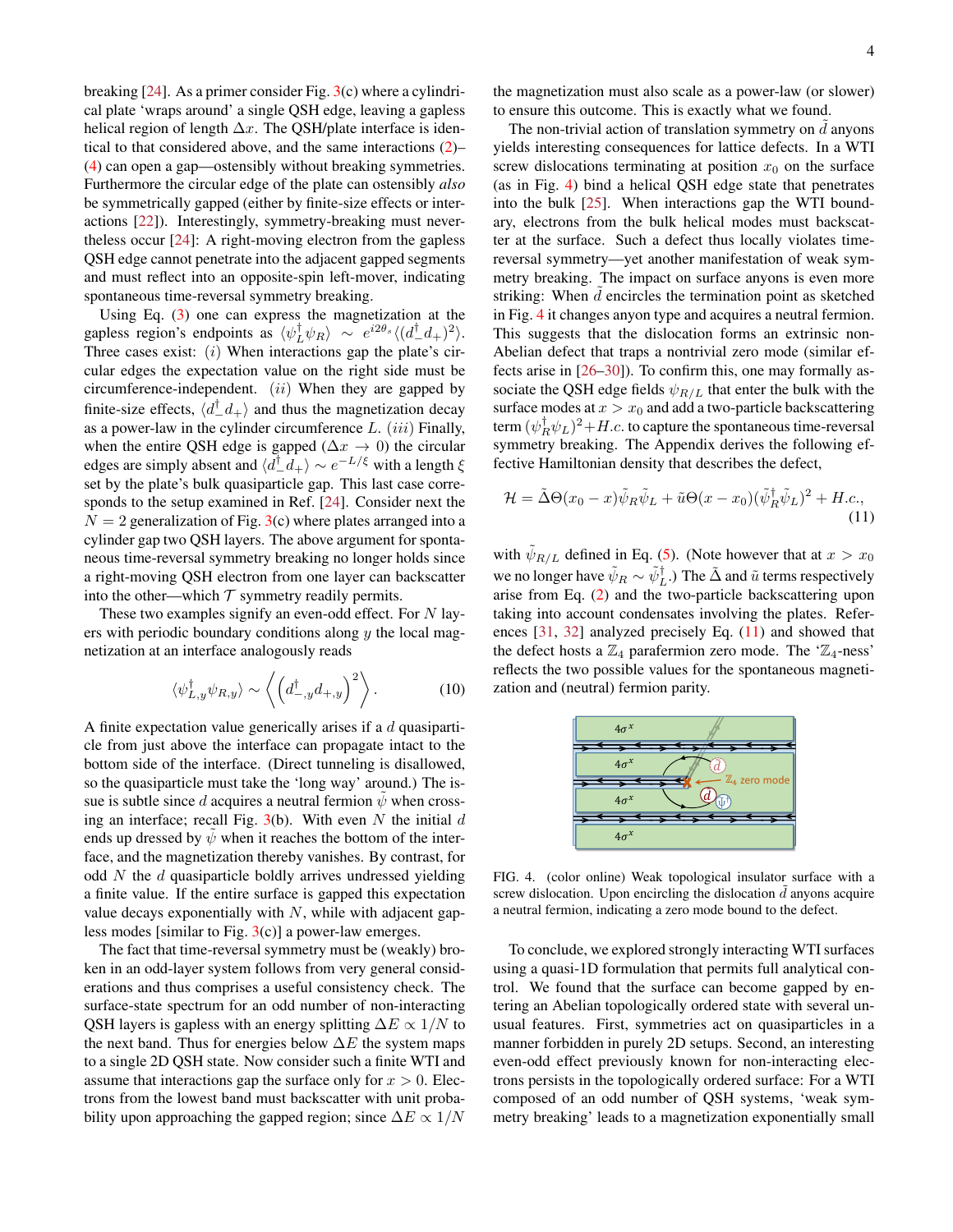in the number of layers. Third, lattice defects in the Abelian topologically ordered surface exhibit a non-Abelian structure, which may be viewed as a manifestation of the anomalous symmetry properties of the quasiparticles. We expect such features to persist quite generally in weak topological phases assembled from 2D symmetry-protected topological states.

Acknowledgments. We gratefully acknowledge Xie Chen and Michael Levin for valuable discussions. This work was supported by the NSF through grant DMR-1341822 (JA); the Alfred P. Sloan Foundation (JA); the Caltech Institute for Quantum Information and Matter, an NSF Physics Frontiers Center with support of the Gordon and Betty Moore Foundation (DFM, AE, JA); the Walter Burke Institute for Theoretical Physics at Caltech; Microsoft Station Q (AS), the European Research Council under the European Unions Seventh Framework Programme (FP7/2007-2013) / ERC Project MU-NATOP (AS), the US-Israel Binational Science Foundation and the Minerva Foundation (AS).

- <span id="page-4-0"></span>[1] L. Fu, C. L. Kane, and E. J. Mele, [Phys. Rev. Lett.](http://dx.doi.org/10.1103/PhysRevLett.98.106803) 98, 106803 [\(2007\).](http://dx.doi.org/10.1103/PhysRevLett.98.106803)
- [2] J. E. Moore and L. Balents, Phys. Rev. B 75[, 121306 \(2007\).](http://dx.doi.org/10.1103/PhysRevB.75.121306)
- <span id="page-4-11"></span>[3] R. Roy, Phys. Rev. B 79[, 195322 \(2009\).](http://dx.doi.org/10.1103/PhysRevB.79.195322)
- [4] M. Z. Hasan and C. L. Kane, [Rev. Mod. Phys.](http://dx.doi.org/10.1103/RevModPhys.82.3045) 82, 3045 (2010).
- <span id="page-4-1"></span>[5] X.-L. Qi and S.-C. Zhang, [Rev. Mod. Phys.](http://dx.doi.org/10.1103/RevModPhys.83.1057) 83, 1057 (2011).
- <span id="page-4-2"></span>[6] P. Bonderson, C. Nayak, and X.-L. Qi, Journal of Statistical Mechanics: Theory and Experiment 2013, P09016 (2013).
- [7] C. Wang, A. C. Potter, and T. Senthil, [Phys. Rev. B](http://dx.doi.org/10.1103/PhysRevB.88.115137) 88, 115137 [\(2013\).](http://dx.doi.org/10.1103/PhysRevB.88.115137)
- <span id="page-4-26"></span>[8] X. Chen, L. Fidkowski, and A. Vishwanath, [Phys. Rev. B](http://dx.doi.org/10.1103/PhysRevB.89.165132) 89, [165132 \(2014\).](http://dx.doi.org/10.1103/PhysRevB.89.165132)
- <span id="page-4-3"></span>[9] M. A. Metlitski, C. L. Kane, and M. P. A. Fisher, "A symmetryrespecting topologically-ordered surface phase of 3d electron topological insulators," (2013), unpublished, [arXiv:1306.3286](http://arxiv.org/abs/1306.3286) [\[cond-mat.str-el\].](http://arxiv.org/abs/1306.3286)
- <span id="page-4-4"></span>[10] M. Levin, F. J. Burnell, M. Koch-Janusz, and A. Stern, [Phys.](http://dx.doi.org/10.1103/PhysRevB.84.235145) Rev. B 84[, 235145 \(2011\).](http://dx.doi.org/10.1103/PhysRevB.84.235145)
- <span id="page-4-5"></span>[11] D. F. Mross, A. Essin, and J. Alicea, *[Phys. Rev. X](http://dx.doi.org/10.1103/PhysRevX.5.011011)* 5, 011011 [\(2015\).](http://dx.doi.org/10.1103/PhysRevX.5.011011)
- [12] M. A. Metlitski and A. Vishwanath, (2015), unpublished, [arXiv:1505.05142 \[cond-mat.str-el\].](http://arxiv.org/abs/1505.05142)
- <span id="page-4-6"></span>[13] C. Wang and T. Senthil, (2015), unpublished, [arXiv:1505.05141 \[cond-mat.str-el\].](http://arxiv.org/abs/1505.05141)
- <span id="page-4-7"></span>[14] A. Vishwanath and T. Senthil, Phys. Rev. X 3[, 011016 \(2013\).](http://dx.doi.org/10.1103/PhysRevX.3.011016)
- <span id="page-4-8"></span>[15] M. A. Metlitski, L. Fidkowski, X. Chen, and A. Vishwanath, arXiv:1406.3032 (unpublished).
- <span id="page-4-9"></span>[16] Y. Qi and L. Fu, (2015), unpublished, [arXiv:1505.06201 \[cond](http://arxiv.org/abs/1505.06201)[mat.str-el\].](http://arxiv.org/abs/1505.06201)
- <span id="page-4-10"></span>[17] C. Wang and T. Senthil, *Phys. Rev. B* **89**[, 195124 \(2014\).](http://dx.doi.org/10.1103/PhysRevB.89.195124)
- <span id="page-4-12"></span>[18] The WTI surface exhibits low-energy properties with surprising resilience to spatial disorder [\[33](#page-4-24)[–35\]](#page-4-25), which is apparently related to the even-odd effect discussed below. We nevertheless assume translation invariance except for isolated defects.
- <span id="page-4-13"></span>[19] Two Dirac cones occurring at different momenta cannot appear in spinful, time-reversal- and translation-symmetric 2D systems.
- <span id="page-4-14"></span>[20] R. S. K. Mong, A. M. Essin, and J. E. Moore, [Phys. Rev. B](http://dx.doi.org/10.1103/PhysRevB.81.245209) 81, [245209 \(2010\).](http://dx.doi.org/10.1103/PhysRevB.81.245209)
- <span id="page-4-15"></span>[21] C. Fang, M. J. Gilbert, and B. A. Bernevig, [Phys. Rev. B](http://dx.doi.org/10.1103/PhysRevB.88.085406) 88, [085406 \(2013\).](http://dx.doi.org/10.1103/PhysRevB.88.085406)
- <span id="page-4-16"></span>[22] M. Levin and A. Stern, Phys. Rev. Lett. 103[, 196803 \(2009\).](http://dx.doi.org/10.1103/PhysRevLett.103.196803)
- <span id="page-4-17"></span>[23] The time-reversed version follows by swapping the 1 and  $-1$ entries in  $K$  while leaving  $M_y$  fixed.
- <span id="page-4-18"></span>[24] C. Wang and M. Levin, *Phys. Rev. B* 88[, 245136 \(2013\).](http://dx.doi.org/10.1103/PhysRevB.88.245136)
- <span id="page-4-19"></span>[25] Y. Ran, Y. Zhang, and A. Vishwanath, [Nature Physics](http://dx.doi.org/10.1038/nphys1220) 5, 298 [\(2009\).](http://dx.doi.org/10.1038/nphys1220)
- <span id="page-4-20"></span>[26] H. Bombin, Phys. Rev. Lett. **105**[, 030403 \(2010\).](http://dx.doi.org/10.1103/PhysRevLett.105.030403)
- [27] M. Barkeshli and X.-L. Qi, Phys. Rev. X 2[, 031013 \(2012\).](http://dx.doi.org/10.1103/PhysRevX.2.031013)
- [28] J. C. Y. Teo and T. L. Hughes, [Phys. Rev. Lett.](http://dx.doi.org/10.1103/PhysRevLett.111.047006) 111, 047006 [\(2013\).](http://dx.doi.org/10.1103/PhysRevLett.111.047006)
- [29] W. A. Benalcazar, J. C. Y. Teo, and T. L. Hughes, [Phys. Rev. B](http://dx.doi.org/10.1103/PhysRevB.89.224503) 89[, 224503 \(2014\).](http://dx.doi.org/10.1103/PhysRevB.89.224503)
- <span id="page-4-21"></span>[30] J. C. Y. Teo, A. Roy, and X. Chen, *[Phys. Rev. B](http://dx.doi.org/10.1103/PhysRevB.90.115118)* 90, 115118 [\(2014\).](http://dx.doi.org/10.1103/PhysRevB.90.115118)
- <span id="page-4-22"></span>[31] F. Zhang and C. L. Kane, Phys. Rev. Lett. 113[, 036401 \(2014\).](http://dx.doi.org/10.1103/PhysRevLett.113.036401)
- <span id="page-4-23"></span>[32] C. P. Orth, R. P. Tiwari, T. Meng, and T. L. Schmidt, [Phys. Rev.](http://dx.doi.org/ 10.1103/PhysRevB.91.081406) B 91[, 081406 \(2015\).](http://dx.doi.org/ 10.1103/PhysRevB.91.081406)
- <span id="page-4-24"></span>[33] Z. Ringel, Y. E. Kraus, and A. Stern, *[Phys. Rev. B](http://dx.doi.org/10.1103/PhysRevB.86.045102)* 86, 045102 [\(2012\).](http://dx.doi.org/10.1103/PhysRevB.86.045102)
- [34] R. S. K. Mong, J. H. Bardarson, and J. E. Moore, [Phys. Rev.](http://dx.doi.org/10.1103/PhysRevLett.108.076804) Lett. 108[, 076804 \(2012\).](http://dx.doi.org/10.1103/PhysRevLett.108.076804)
- <span id="page-4-25"></span>[35] L. Fu and C. L. Kane, Phys. Rev. Lett. 109[, 246605 \(2012\).](http://dx.doi.org/10.1103/PhysRevLett.109.246605)

## Derivation of Defect Hamiltonian

We now derive the Hamiltonian in Eq.  $(11)$  that describes the dislocation depicted in Fig. [4.](#page-3-0) Continuing to denote the defect position by  $x_0$ , the gap-opening interactions for  $x < x_0$ are given by

$$
\hat{\mathcal{O}}_c \equiv (\psi_R \psi_L)^2 (a_- a_+)^4 + H.c.
$$
  
\n
$$
\hat{\mathcal{O}}_s \equiv (\psi_R^{\dagger} \psi_L)^2 (d_-^{\dagger} d_+) ^4 + H.c.
$$
  $(x < x_0)$  (12)  
\n
$$
\hat{\mathcal{O}}_a \equiv (a_-^{\dagger} a_+) ^4 + H.c.
$$

which are precisely the terms invoked in the main text to generate symmetric topological order. At  $x > x_0$  the upper and lower plates fuse together *without* the aid of an intervening QSH edge mode—which detours into the bulk at  $x_0$  as the figure illustrates. As in the main text we use  $x > x_0$  to denote both the QSH edge modes that enter the bulk and plate fields at the surface. The following perturbations describe the fusion of the plates in this region,

$$
\hat{\mathcal{O}}_d \equiv \left(d_-^{\dagger} d_+\right)^4 + H.c.
$$
  
\n
$$
\hat{\mathcal{O}}_a \equiv \left(a_-^{\dagger} a_+\right)^4 + H.c., \quad (x > x_0).
$$
\n(13)

When relevant the above terms catalyze condensation of  $\langle d_{-}^{\dagger}d_{+}\rangle$  and  $\langle a_{-}^{\dagger}a_{+}\rangle$ , allowing the anyons to seamlessly pass between plates as desired. It remains to specify the fate of the QSH edge fields  $\psi_{R/L}$  that bleed into the bulk. We will add a perturbation (assumed relevant)

$$
\hat{\mathcal{O}}_{\psi} \equiv \left(\psi_R^{\dagger} \psi_L\right)^2 + H.c., \qquad (x > x_0) \tag{14}
$$